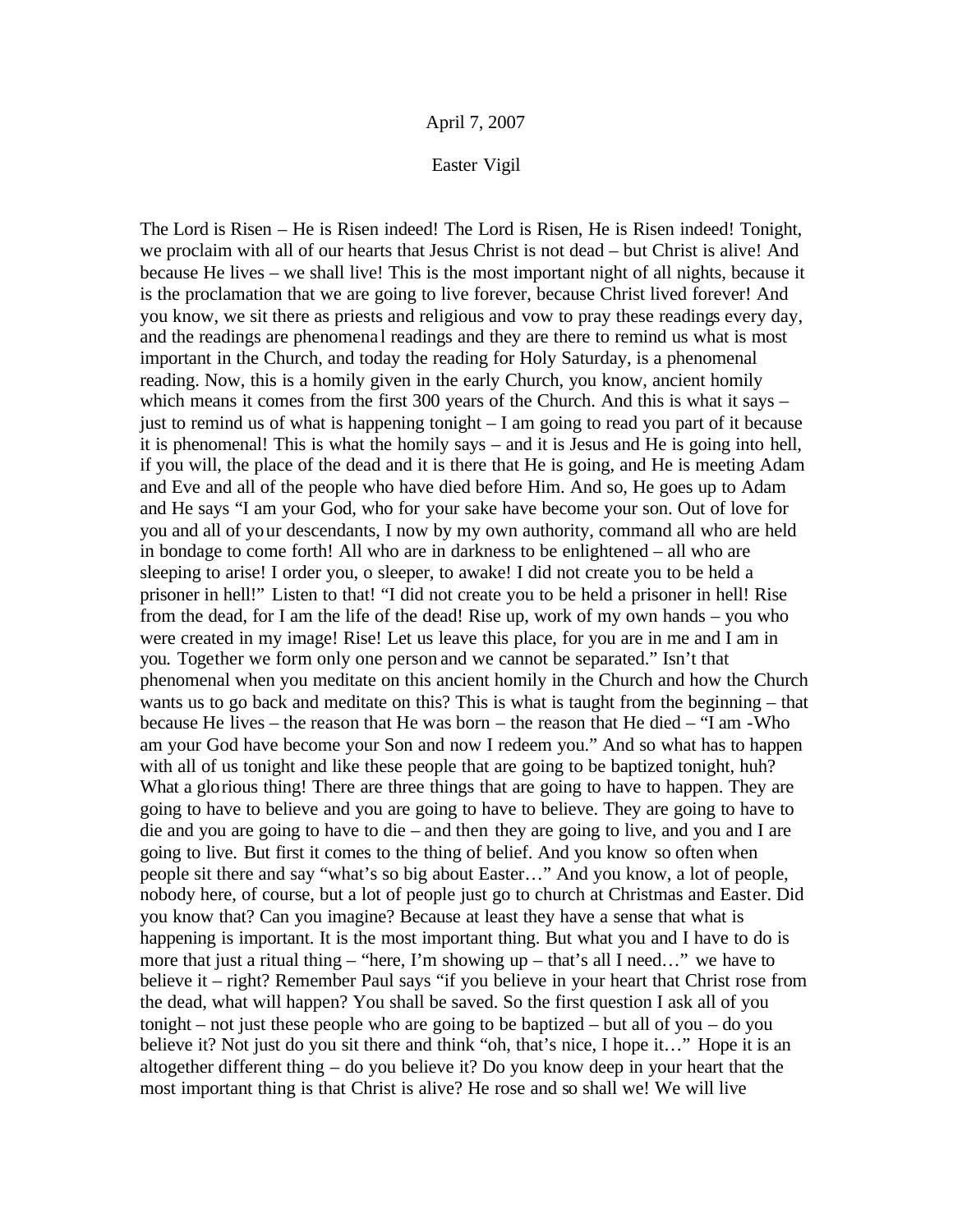forever! That's what we believe! But we really have to believe it! Just let me tell you something here for a second! If you are just showing up to church just because you have nothing better to do, it's not enough! You can't just be a good person and think you are going to go to heaven – "I can be a good person…" Show me in the bible – show me in any religion where all you need to go to heaven is to be a good person- nowhere, it doesn't exist. What we believe more than anything else is you must believe it! And if you believe it – the only way you can prove that you believe it is by dying. Did you listen to that second reading today? Or no, the epistle today – did you listen to the epistle today? He says "we have died with Christ. You must consider yourselves dead to sin. " And the real death that it comes to – the very first words out of Jesus Christ's publicly was what? Repent! Now again, people don't want to hear that. They want to listen to the Joel Olsteens of the world that sit there and tickle your ears and say "God loves ya just as you are…just loves, loves, loves – because He loves you! And you just try to be a good person – its all fine!" You and I have to believe it – and this belief has to cost you your life, or it is nothing! It means nothing if you say I believe it. Do you know what? Satan believes that Christ rose from the dead. Whoa….its not enough! This belief has to cost you your life. This belief tonight will cost at least five people their life. That's what baptism is, huh? And it used to be in the early church – if we had one of those type churches, but we don't. What happened is – the baptism font was at least five feet deep – huh – maybe even six, and there were steps down one side, and steps coming out of the other side. It was designed to look like a tomb – on purpose. So, what would happen is you would walk in – your old self – and you would go in there and then the minister would come, and you are all naked – that is why they had Deaconesses that would do the women – and as they would sit there – they would plunge you under the water – "in the name of the Father…" and they pull you up. And they would plunge you again – "in the name of the Father…" and pulled you up again. And then they plunged you a third time – "in the name of the Father…" and then they pulled you up again. And then you walked out the other side – never the same side that you came in – because you died. And then you walk out the other side and you are clothed in a white garment, to show that what has happened now is that you have left an old life. Your belief now has caused you to die, and now your belief is causing you to live forever with Christ. But there had to be a real letting go of an old life. And so for us – what God is calling us to is those of us who have already been baptized – the reason we go through Lent before Easter is so that we can die – 40 days of dying. 40 days of denying ourselves what we like. 40 days of denying what I want to do with my life – from what I like so that I can die with Jesus – so that I can live with Jesus. You can't live with Jesus unless you die with Him. So your belief must cost you your life. Do you know what happens? This is why it is the ultimate act of faith. "Would you die for me..."He says to you and me. And if you are not willing to die…and you know, again, I had used to have this kid when I worked for Fr. Peterson, who was a male prostitute – drug addict – had a \$500 a day habit – cocaine – this was 20 years ago. And so, here he is – he is 17 and he used to sell himself to men, women, everybody. And he would sit there and he said to me once, this was before I was ordained, and he says "Larry, I love Jesus so much, I would die for Him." And I said "so and so, God doesn't want you to die to Him explicitly, He wants you to stop having sex with everybody." "Oh, I couldn't do that…" You see? But a lot of us are like that. "Oh, yea I would die for Jesus! Oh, let me die for Jesus." Ok, what He wants you to do first to prove that you will